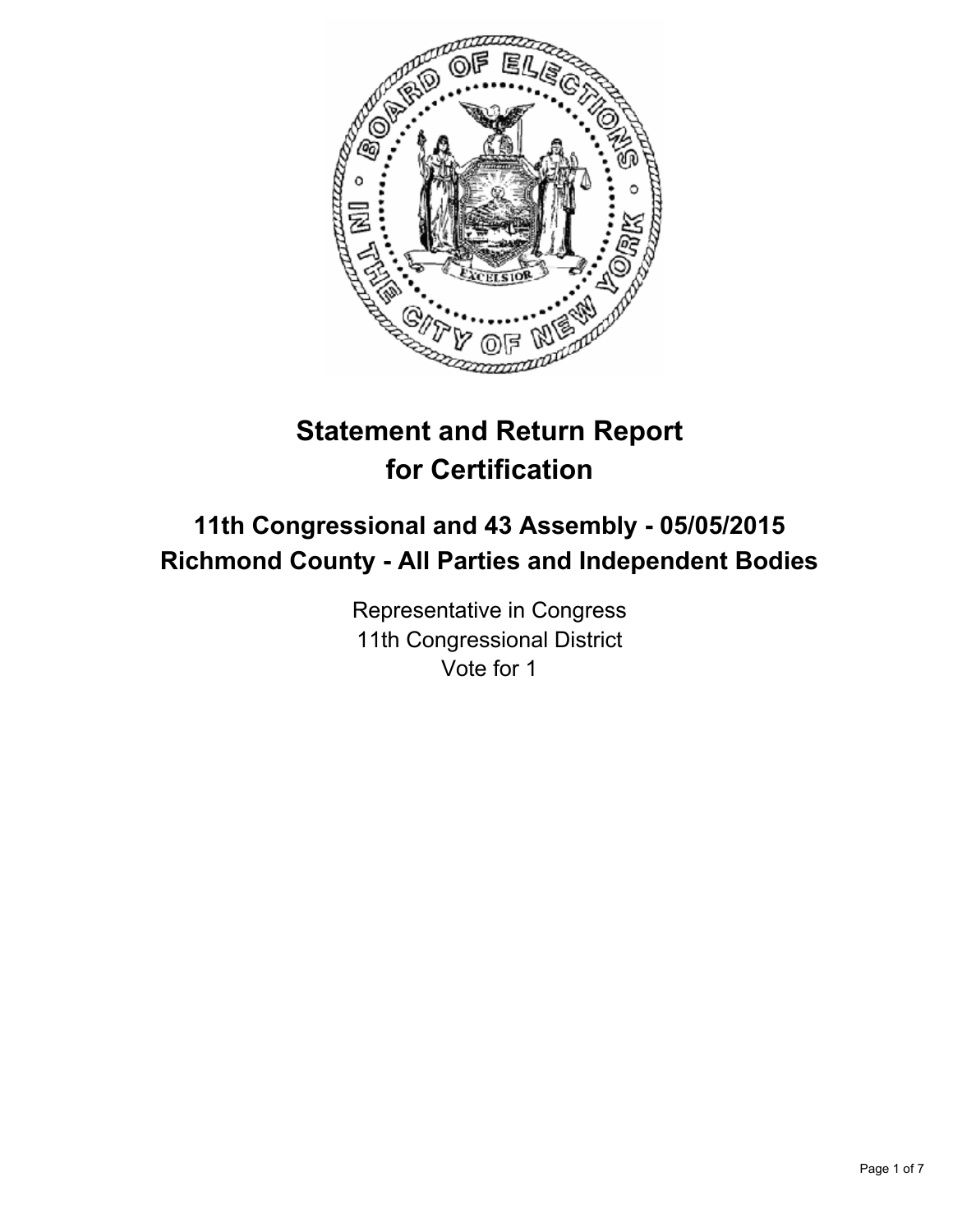

| <b>PUBLIC COUNTER</b>                                    | 8,985 |
|----------------------------------------------------------|-------|
| ABSENTEE/MILITARY                                        | 528   |
| <b>FEDERAL</b>                                           | 23    |
| <b>AFFIDAVIT</b>                                         | 58    |
| <b>Total Ballots</b>                                     | 9,594 |
| Less - Inapplicable Federal/Special Presidential Ballots | 0     |
| <b>Total Applicable Ballots</b>                          | 9,594 |
| VINCENT J. GENTILE (DEMOCRATIC)                          | 5,163 |
| DAN DONOVAN (REPUBLICAN)                                 | 2,610 |
| DAN DONOVAN (CONSERVATIVE)                               | 744   |
| JAMES C. LANE (GREEN)                                    | 248   |
| VINCENT J. GENTILE (WORKING FAMILIES)                    | 469   |
| DAN DONOVAN (INDEPENDENCE)                               | 313   |
| ANDREW OLSEN (WRITE-IN)                                  | 1     |
| DANIEL PANTALEO (WRITE-IN)                               | 1     |
| DEREK JETER (WRITE-IN)                                   | 1     |
| DOMENIC M. RECCHIA JR. (WRITE-IN)                        | 1     |
| ELVIS ROSARIO (WRITE-IN)                                 | 1     |
| GENA MIMOZA (WRITE-IN)                                   | 1     |
| JOHN SOLLAZZO (WRITE-IN)                                 | 1     |
| MARK G. ZAWADA (WRITE-IN)                                | 1     |
| MATTHEW PT CASSERLY (WRITE-IN)                           | 1     |
| MAX BAER JR. (WRITE-IN)                                  | 1     |
| MEG VENTRUDO (WRITE-IN)                                  | 2     |
| MICHAEL GRIMM (WRITE-IN)                                 | 1     |
| MICHAEL MCDERMOT (WRITE-IN)                              | 1     |
| MICHAEL MCMAHON (WRITE-IN)                               | 1     |
| MINISTER LOUIS FARRAKHAN (WRITE-IN)                      | 1     |
| RICHARD BELL (WRITE-IN)                                  | 5     |
| ROBERT OLIVERI (WRITE-IN)                                | 1     |
| SHERRE GOODE (WRITE-IN)                                  | 1     |
| THOMAS WEISS (WRITE-IN)                                  | 1     |
| UNATTRIBUTABLE WRITE-IN (WRITE-IN)                       | 2     |
| WHITNEY HOUSTON (WRITE-IN)                               | 1     |
| <b>Total Votes</b>                                       | 9,574 |
| Unrecorded                                               | 20    |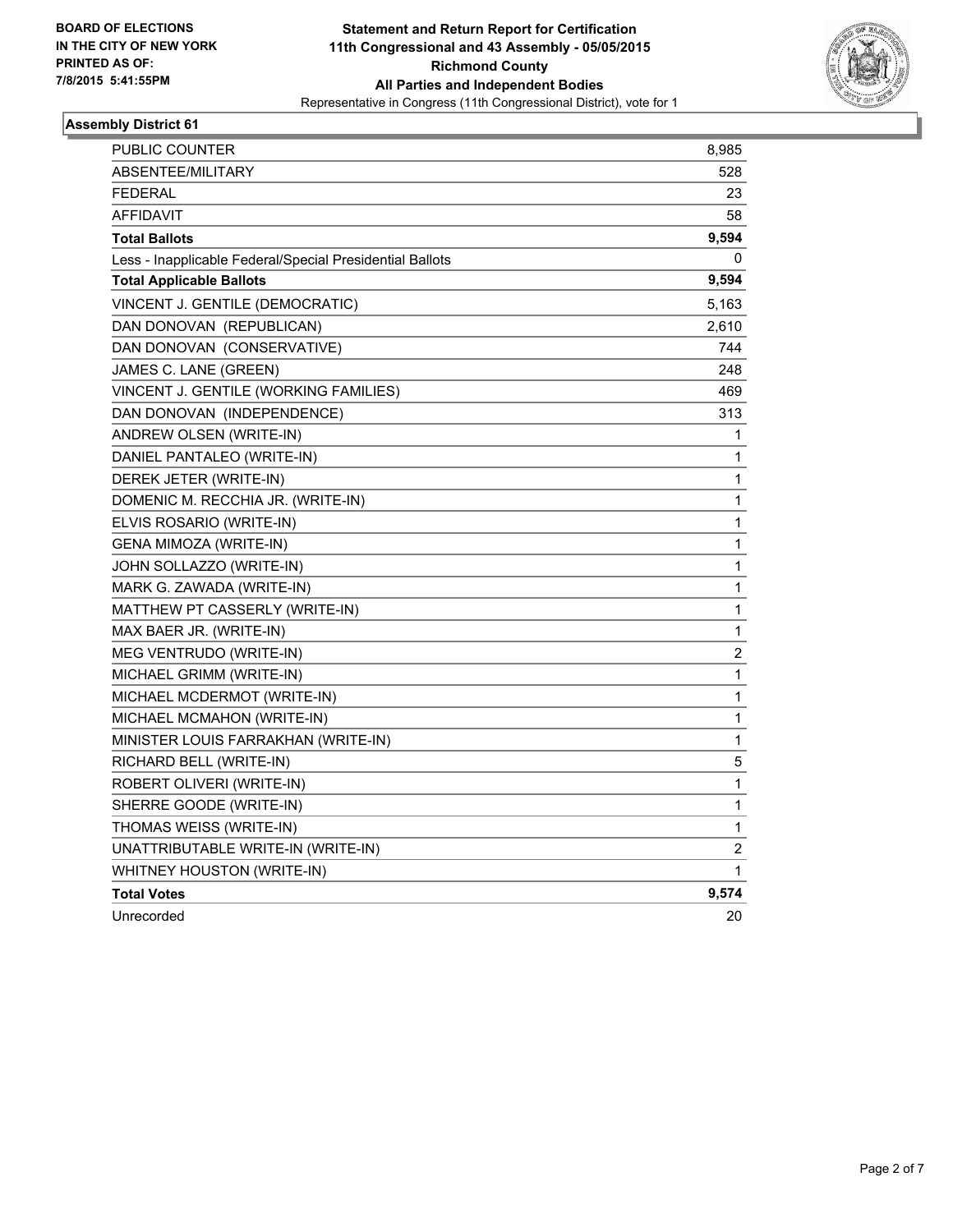

| <b>PUBLIC COUNTER</b>                                    | 8,893          |
|----------------------------------------------------------|----------------|
| ABSENTEE/MILITARY                                        | 437            |
| <b>FEDERAL</b>                                           | 14             |
| <b>AFFIDAVIT</b>                                         | 30             |
| <b>Total Ballots</b>                                     | 9,374          |
| Less - Inapplicable Federal/Special Presidential Ballots | 0              |
| <b>Total Applicable Ballots</b>                          | 9,374          |
| VINCENT J. GENTILE (DEMOCRATIC)                          | 1,428          |
| DAN DONOVAN (REPUBLICAN)                                 | 6,080          |
| DAN DONOVAN (CONSERVATIVE)                               | 1,271          |
| JAMES C. LANE (GREEN)                                    | 56             |
| VINCENT J. GENTILE (WORKING FAMILIES)                    | 121            |
| DAN DONOVAN (INDEPENDENCE)                               | 388            |
| ALEX ZABLOCKI (WRITE-IN)                                 | 1              |
| BERT KANNUDO (WRITE-IN)                                  | $\overline{2}$ |
| DEBBI ROSE (WRITE-IN)                                    | 1              |
| FRANK MORANO (WRITE-IN)                                  | 1              |
| IAN WISMANN (WRITE-IN)                                   | 1              |
| <b>JESSE VENTURA (WRITE-IN)</b>                          | 1              |
| JOE BORELLI (WRITE-IN)                                   | 1              |
| JOE TIRONE JR. (WRITE-IN)                                | 1              |
| JOSEPH MANZO (WRITE-IN)                                  | 2              |
| KATHLEEN GORMAN (WRITE-IN)                               | $\mathbf{1}$   |
| MODERN WHIG (WRITE-IN)                                   | 1              |
| RICHARD BELL (WRITE-IN)                                  | 3              |
| <b>VENESA PERSON (WRITE-IN)</b>                          | 1              |
| VINCENT LEGRAND (WRITE-IN)                               | 1              |
| WALTER DEROWSKI (WRITE-IN)                               | 1              |
| <b>Total Votes</b>                                       | 9,363          |
| Unrecorded                                               | 11             |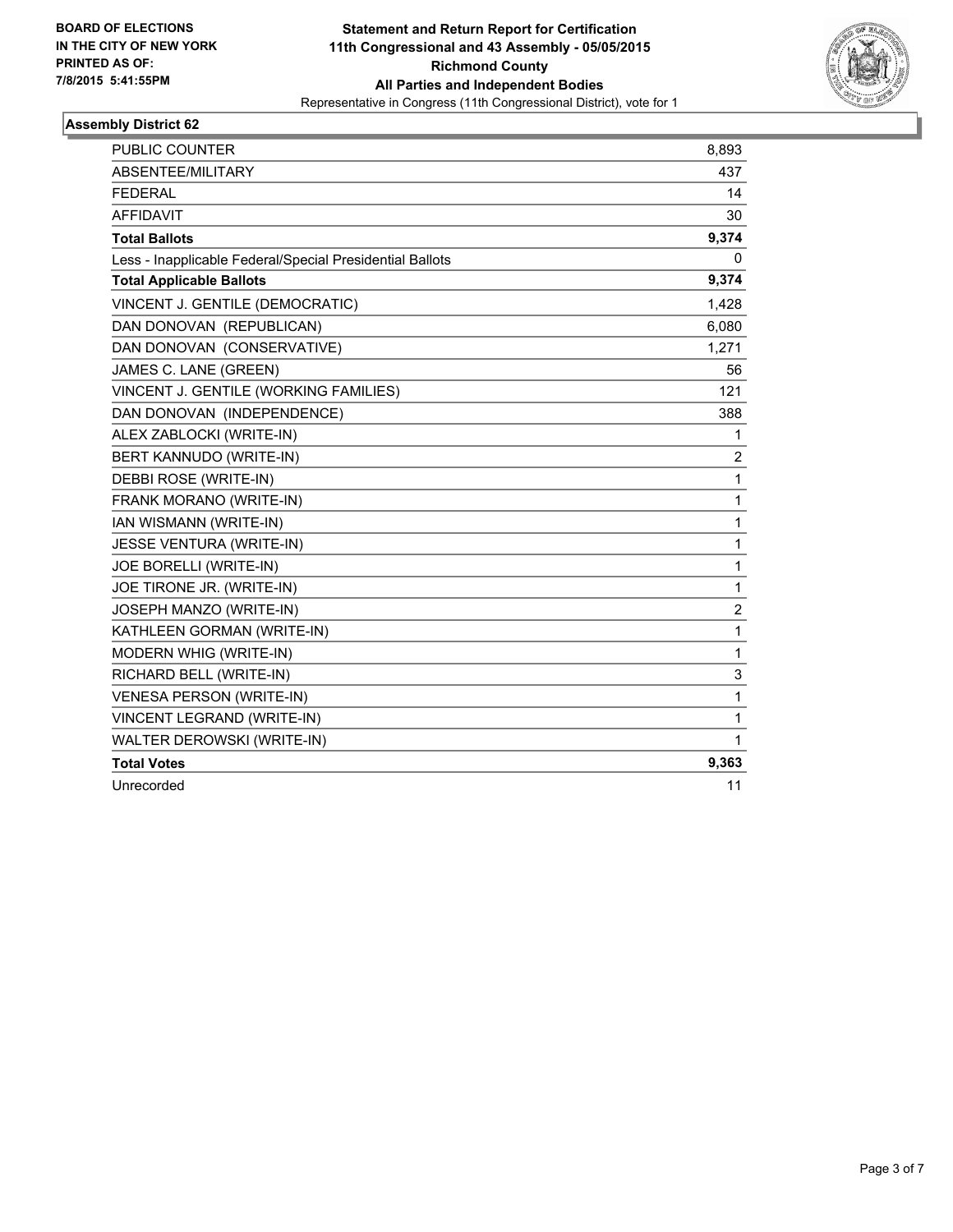

| <b>PUBLIC COUNTER</b>                                    | 7,217 |
|----------------------------------------------------------|-------|
| <b>ABSENTEE/MILITARY</b>                                 | 488   |
| <b>FEDERAL</b>                                           | 27    |
| <b>AFFIDAVIT</b>                                         | 32    |
| <b>Total Ballots</b>                                     | 7,764 |
| Less - Inapplicable Federal/Special Presidential Ballots | 0     |
| <b>Total Applicable Ballots</b>                          | 7,764 |
| VINCENT J. GENTILE (DEMOCRATIC)                          | 2,426 |
| DAN DONOVAN (REPUBLICAN)                                 | 3,950 |
| DAN DONOVAN (CONSERVATIVE)                               | 799   |
| JAMES C. LANE (GREEN)                                    | 81    |
| VINCENT J. GENTILE (WORKING FAMILIES)                    | 176   |
| DAN DONOVAN (INDEPENDENCE)                               | 314   |
| ANDREW J. LANZA (WRITE-IN)                               | 1     |
| <b>DENNIS MCKEEN (WRITE-IN)</b>                          | 1     |
| JENNA HEAVEY (WRITE-IN)                                  | 1     |
| JOE TIRONE JR. (WRITE-IN)                                | 3     |
| JOSEPH MCCARTHY (WRITE-IN)                               | 1     |
| KIM O'DONNELL (WRITE-IN)                                 | 1     |
| LAWRENCE HANLEY (WRITE-IN)                               | 1     |
| NICOLE MALIOTAKIS (WRITE-IN)                             | 1     |
| RICHARD BELL (WRITE-IN)                                  | 2     |
| UNATTRIBUTABLE WRITE-IN (WRITE-IN)                       | 2     |
| <b>Total Votes</b>                                       | 7,760 |
| Unrecorded                                               | 4     |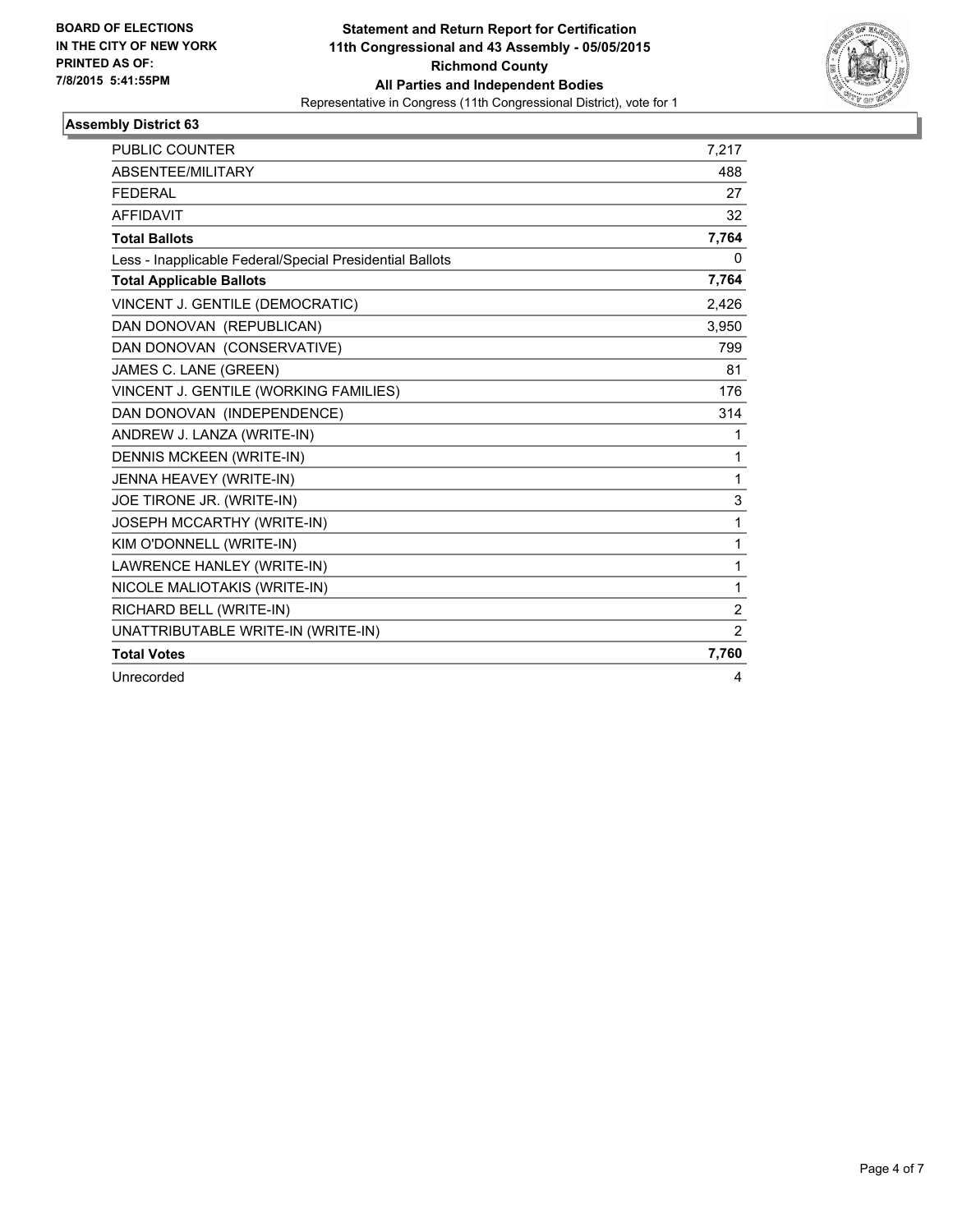

| <b>PUBLIC COUNTER</b>                                    | 5,973            |
|----------------------------------------------------------|------------------|
| ABSENTEE/MILITARY                                        | 360              |
| FEDERAL                                                  | 21               |
| <b>AFFIDAVIT</b>                                         | 8                |
| <b>Total Ballots</b>                                     | 6,362            |
| Less - Inapplicable Federal/Special Presidential Ballots | 0                |
| <b>Total Applicable Ballots</b>                          | 6,362            |
| VINCENT J. GENTILE (DEMOCRATIC)                          | 1,389            |
| DAN DONOVAN (REPUBLICAN)                                 | 3,701            |
| DAN DONOVAN (CONSERVATIVE)                               | 791              |
| JAMES C. LANE (GREEN)                                    | 52               |
| VINCENT J. GENTILE (WORKING FAMILIES)                    | 132              |
| DAN DONOVAN (INDEPENDENCE)                               | 266              |
| ANDREW CRAWFORD (WRITE-IN)                               | 1                |
| <b>BRUCE JENNER (WRITE-IN)</b>                           | 1                |
| DOMENIC M. RECCHIA JR. (WRITE-IN)                        | 1                |
| EDWARD R. SPALL (WRITE-IN)                               | 1                |
| <b>JAMES MURRAY (WRITE-IN)</b>                           | 1                |
| JOSEPH MANZO (WRITE-IN)                                  | 1                |
| LORY M. MCLAUGHIN (WRITE-IN)                             | 1                |
| MARIETTA CANNING (WRITE-IN)                              | 1                |
| MICHAEL GRIMM (WRITE-IN)                                 | $\boldsymbol{2}$ |
| MICHAEL MCMAHON (WRITE-IN)                               | 1                |
| NICOLE MALIOTAKIS (WRITE-IN)                             | $\overline{2}$   |
| RICHARD BELL (WRITE-IN)                                  | 3                |
| STEVEN SULLIVAN (WRITE-IN)                               | $\mathbf{1}$     |
| THOMAS O'BRIEN (WRITE-IN)                                | 1                |
| UNATTRIBUTABLE WRITE-IN (WRITE-IN)                       | 3                |
| <b>Total Votes</b>                                       | 6,352            |
| Unrecorded                                               | 10               |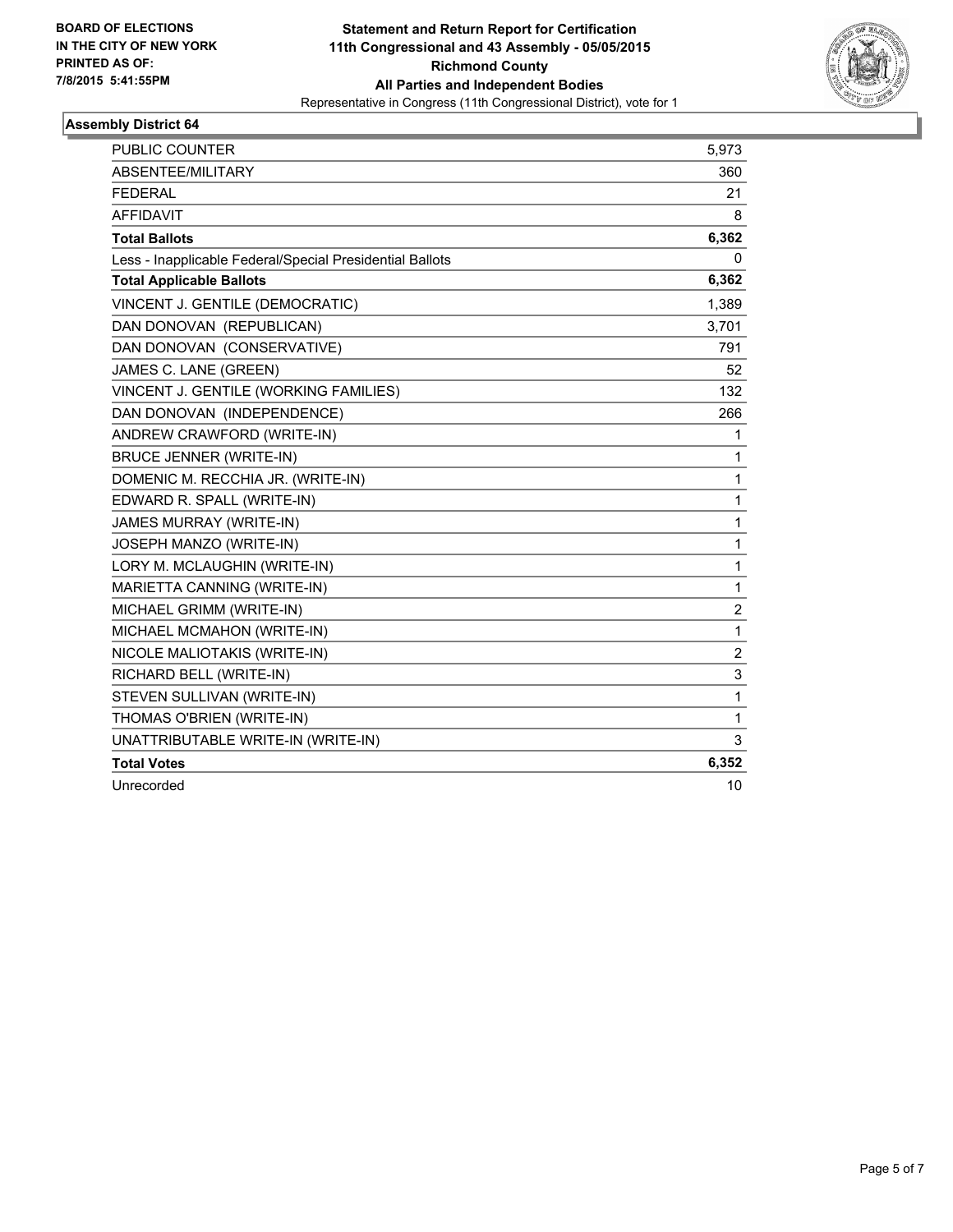

#### **Total for Representative in Congress (11th Congressional District) - Richmond County**

| PUBLIC COUNTER                                           | 31,068       |
|----------------------------------------------------------|--------------|
| ABSENTEE/MILITARY                                        | 1,813        |
| FEDERAL                                                  | 85           |
| <b>AFFIDAVIT</b>                                         | 128          |
| <b>Total Ballots</b>                                     | 33,094       |
| Less - Inapplicable Federal/Special Presidential Ballots | 0            |
| <b>Total Applicable Ballots</b>                          | 33,094       |
| VINCENT J. GENTILE (DEMOCRATIC)                          | 10,406       |
| DAN DONOVAN (REPUBLICAN)                                 | 16,341       |
| DAN DONOVAN (CONSERVATIVE)                               | 3,605        |
| JAMES C. LANE (GREEN)                                    | 437          |
| VINCENT J. GENTILE (WORKING FAMILIES)                    | 898          |
| DAN DONOVAN (INDEPENDENCE)                               | 1,281        |
| ALEX ZABLOCKI (WRITE-IN)                                 | 1            |
| ANDREW CRAWFORD (WRITE-IN)                               | 1            |
| ANDREW J. LANZA (WRITE-IN)                               | 1            |
| ANDREW OLSEN (WRITE-IN)                                  | 1            |
| BERT KANNUDO (WRITE-IN)                                  | 2            |
| <b>BRUCE JENNER (WRITE-IN)</b>                           | 1            |
| DANIEL PANTALEO (WRITE-IN)                               | 1            |
| DEBBI ROSE (WRITE-IN)                                    | 1            |
| DENNIS MCKEEN (WRITE-IN)                                 | 1            |
| DEREK JETER (WRITE-IN)                                   | 1            |
| DOMENIC M. RECCHIA JR. (WRITE-IN)                        | 2            |
| EDWARD R. SPALL (WRITE-IN)                               | 1            |
| ELVIS ROSARIO (WRITE-IN)                                 | 1            |
| FRANK MORANO (WRITE-IN)                                  | 1            |
| GENA MIMOZA (WRITE-IN)                                   | 1            |
| IAN WISMANN (WRITE-IN)                                   | 1            |
| JAMES MURRAY (WRITE-IN)                                  | 1            |
| JENNA HEAVEY (WRITE-IN)                                  | 1            |
| JESSE VENTURA (WRITE-IN)                                 | $\mathbf{1}$ |
| JOE BORELLI (WRITE-IN)                                   | 1            |
| JOE TIRONE JR. (WRITE-IN)                                | 4            |
| JOHN SOLLAZZO (WRITE-IN)                                 | 1            |
| JOSEPH MANZO (WRITE-IN)                                  | 3            |
| JOSEPH MCCARTHY (WRITE-IN)                               | 1            |
| KATHLEEN GORMAN (WRITE-IN)                               | 1            |
| KIM O'DONNELL (WRITE-IN)                                 | 1            |
| LAWRENCE HANLEY (WRITE-IN)                               | 1            |
| LORY M. MCLAUGHIN (WRITE-IN)                             | 1            |
| MARIETTA CANNING (WRITE-IN)                              | 1            |
| MARK G. ZAWADA (WRITE-IN)                                | 1            |
| MATTHEW PT CASSERLY (WRITE-IN)                           | 1            |
| MAX BAER JR. (WRITE-IN)                                  | 1            |
| MEG VENTRUDO (WRITE-IN)                                  | 2            |